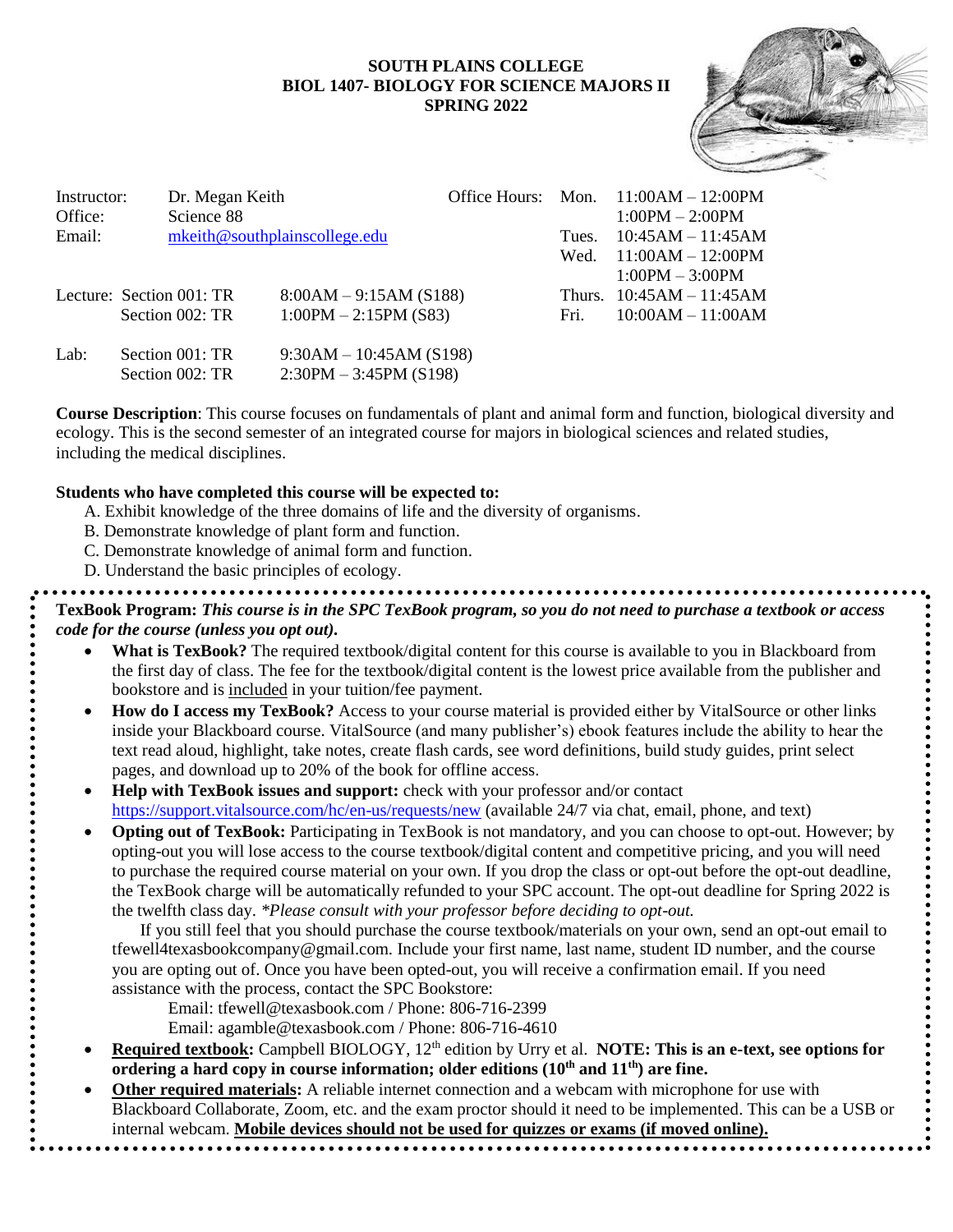I require a textbook for the following reasons:

- 1) It is a great reference for upper level courses, comprehensive graduate exams, MCAT/PCAT prep, etc. (I used mine throughout both my undergraduate and graduate programs.)
- 2) It contains additional questions at the end of each chapter to help challenge you and assess your knowledge of the material.
- 3) I include some questions from the book on the exams.
- 4) Reading the chapter before we cover it in class is beneficial for learning and retention of information.

## *Online Course Content*

- Blackboard is the primary source for course information.
- **Students need to access Blackboard regularly. Google Chrome is the preferred browser for use with Blackboard.**

• Specific course materials available may include: lecture slides or outlines, lecture recordings, reading assignments, messages and announcements from the instructor, study aids, quizzes, exams, lab exercises, etc.

# *Communication*

Email is the main method that I have to communicate with you. Any announcements that I make via Blackboard will also be sent to your SPC email. Please check your email regularly.

I will check my email throughout the day Monday – Friday. I typically respond to all messages within 24 hours or less except on weekends and holidays.

# *Copyright Notice*

All material presented by the instructor in the course is copyright protected. The material presented by the instructor may not be modified or altered in any way. You have permission to print out any material presented by the instructor in this course (ex. course information sheet, contact information, and learning module checklists). Any printed copies must be for your personal educational use during this semester. The material may not be altered or modified in any way. The material may not be distributed in any way. You have permission to download the same material to your computer hard drive or other medium in order to print out the material needed. Any material downloaded may not be altered or modified in any way. The downloaded material may not be distributed in any way. If any course material is found on other websites, this becomes an act of academic misconduct and will be dealt with appropriately following the guidelines of the college concerning academic integrity.

## *Assessment*

Final grades for the course will be calculated on a weighted scale: five exams (70%), quizzes (20%) and assignments and lab (10%). I follow a traditional grading scale:

 $90 - 100\% = A$   $80 - 89\% = B$   $70 - 79\% = C$   $60 - 69\% = D$   $59\% = F$ 

\***Course Average**: Calculated by the weighted average of the three grade categories indicated. If a student's final average *is less than* one half a percentage point away from the next higher letter grade, the instructor will consider giving the higher letter grade. For example, a student with an 89.51 would receive a letter grade of "A" for the course.

I do not curve final grades, however, we have resources available to you if you feel you need help improving your grades. Office hours and tutoring are available to help set you up for success.

## **Exams**

- Each major exam will cover material from BOTH lecture and lab material.
- The exam format may include multiple-choice questions, definitions, matching, short answer questions, and essay questions.
- ALWAYS read instructions carefully before beginning an exam.
- Each exam score is recorded as a percent score (number correct out of the total possible) with 100% being the maximum score.
- The final exam will be a comprehensive exam.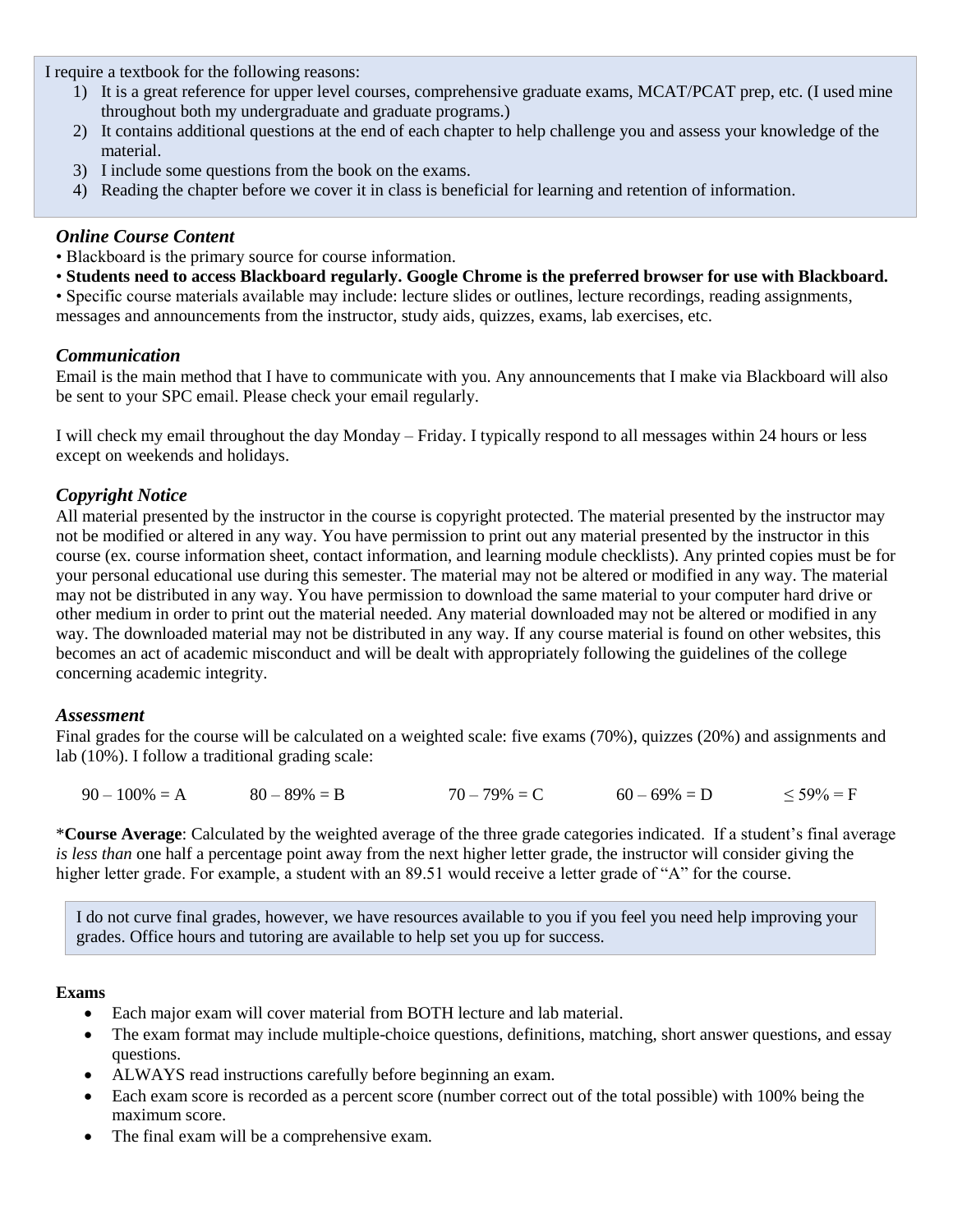- Students should **NOT** miss exams! Any student who misses an exam for any reason that does not qualify as an excused absence will have a 0-score entered for that exam.
- Any act of academic dishonesty on exams will result in a 0-score for that exam and the student will be dropped from the course with a grade of "F".

## **Quizzes**

- Quiz dates are listed on the course schedule and will be posted on your calendar in Blackboard as they become available.
- Quizzes will cover lecture AND lab material.
- Read instructions carefully before beginning each quiz.
- Students will be given one attempt and a set amount of time to finish the quiz. Time limits are dependent upon the number of questions and the difficulty of the topics covered.
- **Always review your quizzes** after they have been graded as I may leave feedback. This can be done by going to My Grades and clicking on the grade you received for that quiz.
- Missed quizzes CANNOT be made up unless missed due to a reason that qualifies as an excused absence.
- The lowest quiz grade (1) will be dropped at the end of the semester.

## **Assignments**

• Assignments include concept checks as well as additional exercises to reinforce topics covered in class. Read the instructions before beginning any assignment.

Assignments are meant to challenge you to apply what you are learning in class to various situations. This skill is needed in your upper level biology courses, so it is my goal to help you develop this skill early in your academic career.

# *Policies, Procedures, and Rules*

This course will be conducted according to the policies and procedures of the South Plains College Student Handbook and General Catalog.

- **1. Attendance-** Punctual and regular lecture and lab attendance is required of all students.
	- Open door policy: if you do arrive late, quietly take your seat. You may not make up quizzes or other work. Excessive tardiness will not be tolerated and may result in withdrawal from the course (3 late arrivals exceeding 10 minutes  $=$  1 unexcused absence).
	- In the case of unexcused absence, the student will receive a 0 for the work submitted that day and it is the student's responsibility to obtain missed notes from classmates.
	- When unavoidable situations such as illness, weather, an official college-sponsored trip, or a death in the family causes absence, the student may make up the missed class work as long as documentation can be provided. The student will have one week from the date the makeup work is assigned to turn it in for credit.
	- The student may be administratively withdrawn from the course when absences become excessive (4 unexcused absences or more) AND the minimum course objectives cannot be met. The instructor is required to initiate a student's administrative withdrawal when the student has missed every class period for two weeks excluding holidays.
	- Should a student, for any reason, delay in reporting to a class after his/her official enrollment, absences will be attributed to the student from the first meeting of the class. A student who does not attend a class by the 12th day of classes will automatically be dropped from the course and receive a grade of "X".

Students who miss multiple assignments typically fall so far behind that they are unable to catch up and their grades suffer on that section of material. Set yourself up for success; manage your time wisely so that you can spend the time required to do well on your work and study effectively.

**2. Technical difficulties**- If you experience technical difficulties please refer to the list of offices/personnel to call for help with your unique issue(s). Please send a course message *immediately* to notify the instructor of these difficulties. **You will be allowed one and only one reset on any assignment/exam for the semester.**

Should issues arise that are out of your control (i.e., Blackboard shuts down indefinitely) then the instructor will adjust assignment availability and due dates as appropriate.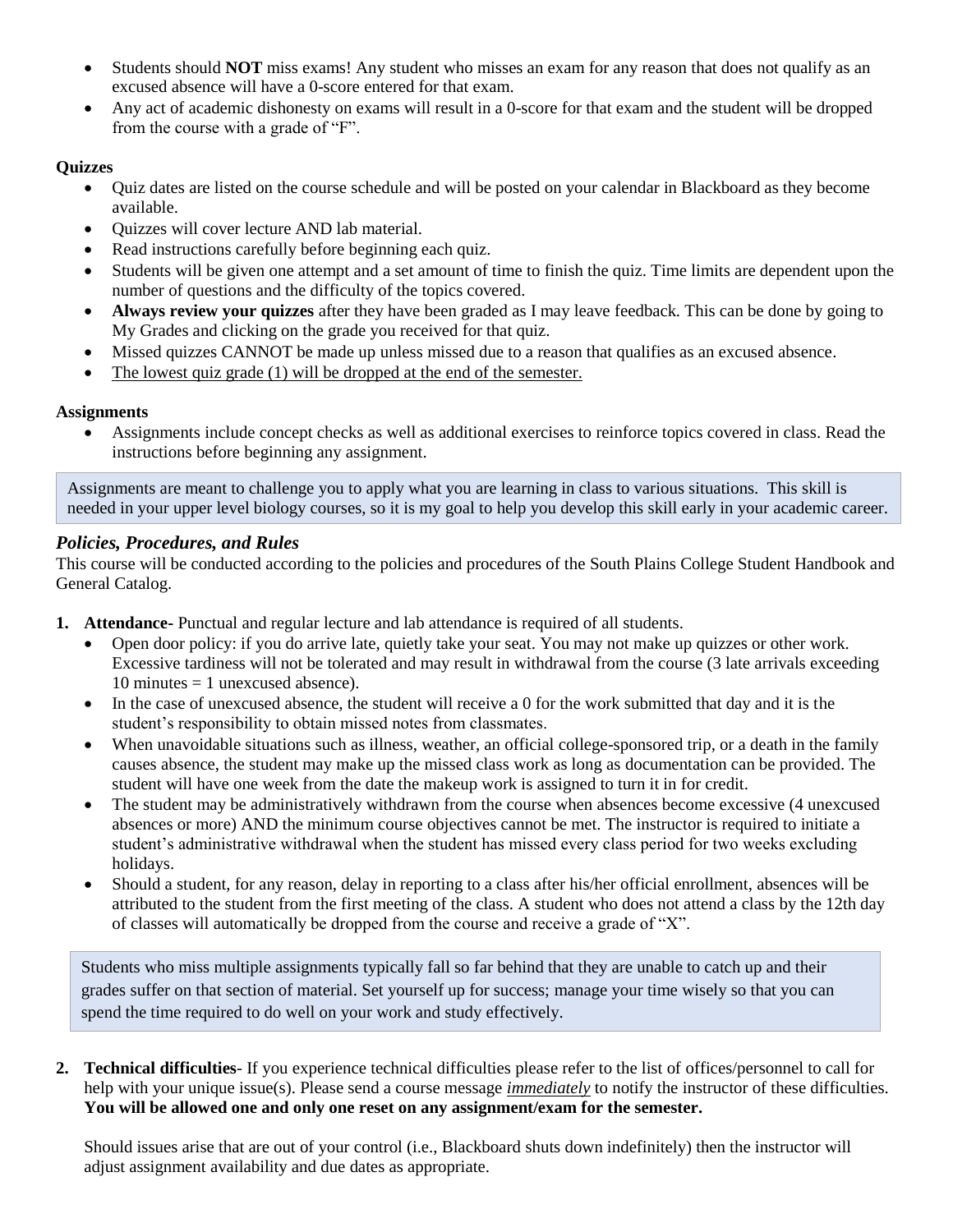- **3. Make-up policy** If work (online quizzes/assignments or in-person exams) is missed for reasons that would not be considered an excused absence, it cannot be made up. There will be **no exceptions** to this rule. If, however, a student misses work due to circumstances out of their control, missed work may be made up. All make-up work is due within one week of the date that it is assigned. **It is essential that you communicate with me to ensure that you stay caught up in the class. If circumstances prevent you from making it to an exam, you must email me BEFORE the time at which the exam is administered (unless you are prevented from doing so due to an emergency situation).**
- **4. Online Course Netiquette** Remember that you are addressing a professor and/or a group, even though you don't see them.
	- Don't say things that you wouldn't say publicly in a traditional class setting.
	- Don't address comments to individuals unless you want all to know what you are telling that person.
	- Don't share confidential information.
	- Read any messages or comments before sending; once it is out there, you can't change it.
	- Because electronic communication does not show smiles and frowns (other than the graphic kind), or employ intonation, humor and sarcasm might be misunderstood. Use these carefully and employ good word choice so that your meaning comes through clearly.
	- Aim for clarity and readability in your text. Paragraph often, avoid using only capital letters, and stay away from character symbols and conventions that get in the way of visual comfort.
	- Although electronic communication can be very informal, try for good language usage so that your message comes through rather than your mistakes (many mail programs have spell checkers). Avoid correcting other people's language, however. Try to be clear, indicating what you are talking about fully instead of presuming that others know which message you are responding to, what chapter or assignment you are referring to, etc.
	- Use of inappropriate or disrespectful language, cyber bullying, etc. will result in a zero for that assignment and will require that the student attend a meeting with the instructor and/or any other appropriate faculty to address this issue.
- **5. Academic Integrity** It is the aim of the faculty of South Plains College to foster a spirit of complete honesty and a high standard of integrity. The attempt of any student to present any work as their own which he or she has not honestly performed is regarded at SPC as a most serious offense and renders the offender liable to serious consequences, possibly suspension. Failure to comply with this policy will result in an F for the assignment and can result in an F for the course if circumstances warrant.
	- Plagiarism violations include, but are not limited to, the following:
		- 1. Turning in a paper that has been purchased, borrowed, or downloaded from another student, an online term paper site, or a mail order term paper mill;
		- 2. Cutting and pasting together information from books, articles, other papers, or online sites without providing proper documentation;
		- 3. Using direct quotations (three or more words) from a source without showing them to be direct quotations and citing them; or
		- 4. Missing in-text citations.
	- Cheating violations include, but are not limited to, the following:
		- 1. Knowingly using, buying, selling, stealing, or soliciting, in whole or in part, an administered test's content;
		- 2. Discovering the content of an examination before it is given, including bribing another person to obtain an unadministered test or information about an unadministered test;
		- 3. Using an unauthorized source of information (notes, textbook, text messaging, internet, apps) during an examination, quiz, or homework assignment;
		- 4. Entering an office or building to obtain unfair advantage;
		- 5. Taking an examination for another;
		- 6. Altering grade records;
		- 7. Copying another's work during an examination or on a homework assignment;
		- 8. Collaborating with or seeking aid from another person during a test;
		- 9. Rewriting another student's work in Peer Editing so that the writing is no longer the original student's; or
		- 10. Taking pictures of a test, test answers, or someone else's paper.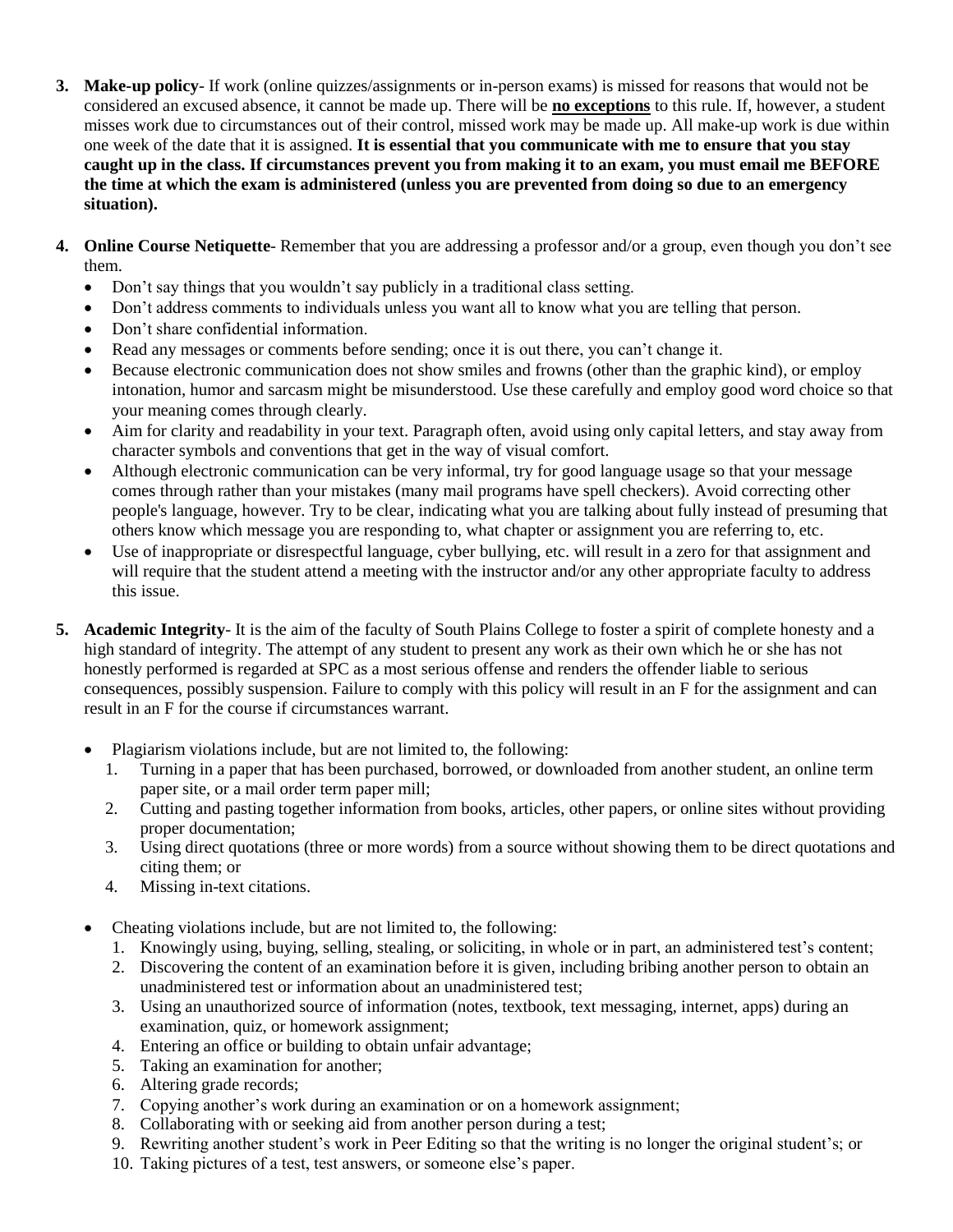- **6. Privacy-** The federal law guaranteeing student privacy is the policy of this instructor as well as that of SPC. This means that I will not discuss your grade with anyone other than YOU.
- **7. Grievance procedure:** If a student is having a problem with the course policies or the instructor, he or she should *first* try and resolve any such problems with the instructor. If the problem is not resolved, the student may proceed to the Biology Department Chair, who can advise the student on how to resolve the problem, or direct them to the appropriate office.
- **8. Student Code of Conduct Policy:** Any successful learning experience requires mutual respect on the part of the student and the instructor. Neither instructor nor student should be subject to others' behavior that is rude, disruptive, intimidating, aggressive, or demeaning**.** Student conduct that disrupts the learning process or is deemed disrespectful or threatening shall not be tolerated and may lead to disciplinary action and/or removal from class.
- **9. Diversity Statement:** In this class, the teacher will establish and support an environment that values and nurtures individual and group differences and encourages engagement and interaction. Understanding and respecting multiple experiences and perspectives will serve to challenge and stimulate all of us to learn about others, about the larger world and about ourselves. By promoting diversity and intellectual exchange, we will not only mirror society as it is, but also model society as it should and can be.
- **10. Disability Statement:** Students with disabilities, including but not limited to physical, psychiatric, or learning disabilities, who wish to request accommodations in this class should notify the Disability Services Office early in the semester so that the appropriate arrangements may be made. In accordance with federal law, a student requesting accommodations must provide acceptable documentation of his/her disability to the Disability Services Office. For more information, call or visit the Disability Services Office at Levelland (Student Health & Wellness Office) 806- 716-2577, Reese Center (Building 8) 806-716-4675, or Plainview Center (Main Office) 806-716-4302 or 806-296- 9611.
- **11. Nondiscrimination Policy:** South Plains College does not discriminate on the basis of race, color, national origin, sex, disability or age in its programs and activities. The following person has been designated to handle inquiries regarding the non-discrimination policies: Vice President for Student Affairs, South Plains College, 1401 College Avenue, Box 5, Levelland, TX 79336. Phone number 806-716-2360.
- **12. Title IX Pregnancy Accommodations Statement:** If you are pregnant, or have given birth within six months, Under Title IX you have a right to reasonable accommodations to help continue your education. To [activate](http://www.southplainscollege.edu/employees/manualshandbooks/facultyhandbook/sec4.php) accommodations you must submit a Title IX pregnancy accommodations request, along with specific medical documentation, to the Director of Health and Wellness. Once approved, notification will be sent to the student and instructors. It is the student's responsibility to work with the instructor to arrange accommodations. Contact the Director of Health and Wellness at 806-716-2362 or email [cgilster@southplainscollege.edu](mailto:cgilster@southplainscollege.edu) for assistance.

# **13.** *COVID-19:*

- Consistent with the latest CDC recommendations, anyone with a known exposure should wear a mask for 10 days and should seek a COVID-19 test on day five after exposure.
- If you test positive you should immediately self-isolate.
- If you develop symptoms, you should immediately self-isolate and seek a COVID-19 test.
- Please immediately notify your instructor, supervisor, and DeEtte Edens, Associate Director of Health and Wellness, at [dedens@southplainscollege.edu](mailto:dedens@southplainscollege.edu) or 806-716-2376 any time you test positive for COVID-19. **Anyone (regardless of vaccination status) who tests positive is required to self-isolate for five days.**